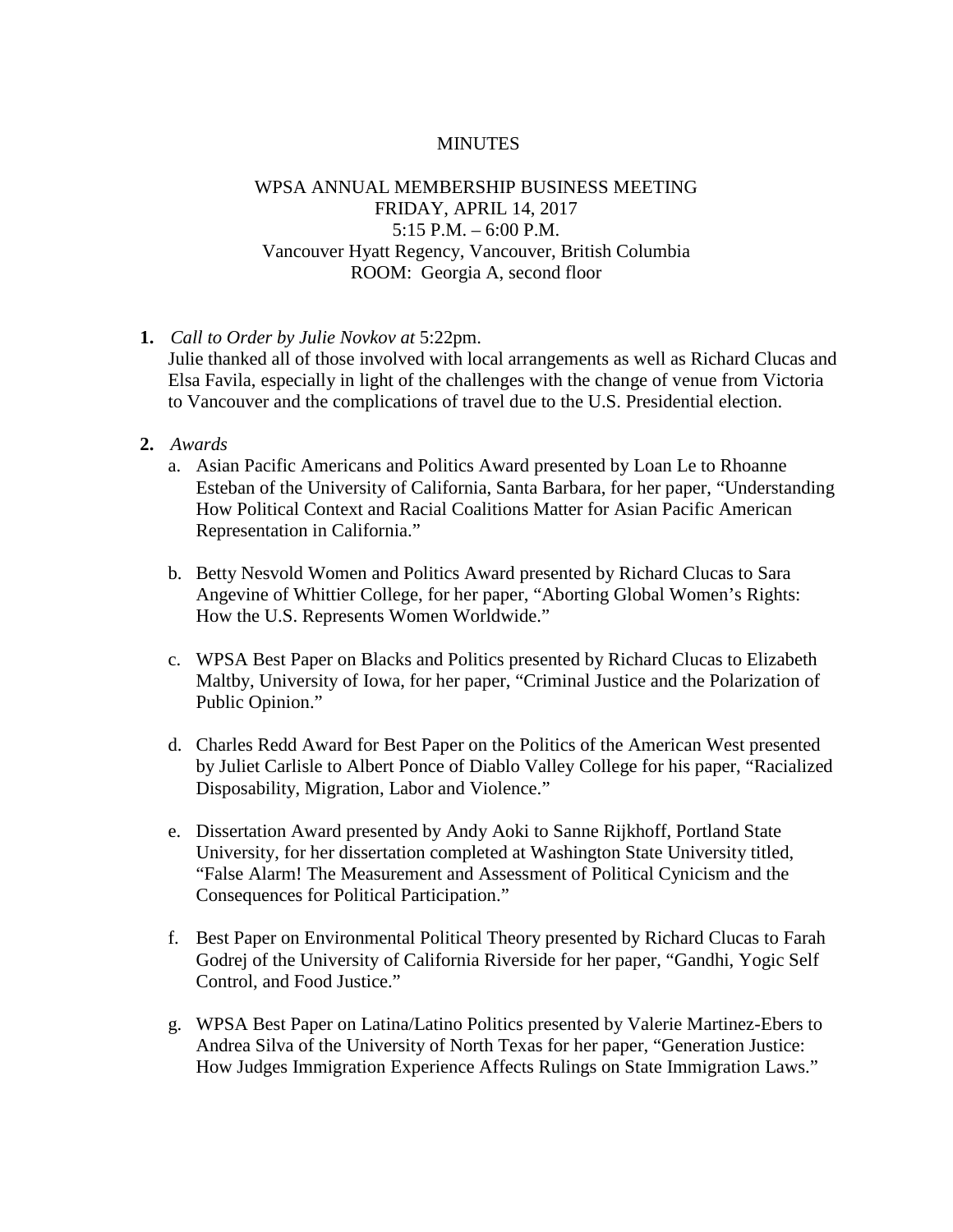- h. Pi Sigma Alpha Award presented by Priscilla Yamin to Angela X. Ocampo of the University of California Los Angeles for her paper, "A Sense of Belonging: Habitual Voting among Latinos."
- i. PRQ Best Article Award presented by Douglas Dow to Inés Valdez of Ohio State University for her article, "Punishment, Race and the Organization of US Immigration Exclusion."
- j. Betty Moulds Lifetime Service Award presented by Victoria Farrar-Myers to Ron Schmidt, former WPSA President. This was the first time the award was given. Ron has played an invaluable role in association's affairs for over two decades and a regular participant at the Association's annual meeting for even longer. Ron thanked the association for the award and for being the center of his scholarly life over the years.

## **3.** *Reports*

- a. Vancouver
	- Program report by Stephen Nicholson this year had 1097 attendees, placing this year in the top five in terms of attendance. The conference had 310 panels.
	- Janni Aragon and Steven Weldon as local arrangements chairs thanked everyone for coming.
- b. Executive Director report by Richard Clucas. Richard explained why the Association was forced to relocate to Vancouver when the meeting had originally been planned for Victoria. He thanked those who were involved in the conference, especially the two local arrangements chairs, and also Simon Frasier University's Political Science department, which contributed \$5000 to the conference. Richard discussed the fundraising efforts he has conducted over the year to help fund the Betty Moulds Lifetime Service Award. He also encouraged applications for the Political Research Quarterly editor positions, and noted the deadline is quickly approaching. He mentioned this year is our  $70<sup>th</sup>$  anniversary as an association and that upcoming meetings will be in San Francisco in 2018, San Antonio in 2019, Los Angeles in 2020, and we will be exploring Portland or Seattle in 2021.
- b. Treasurer report by Michael Bowers. Bowers noted that the two largest sources of income for the Association are membership dues and conference registrations. Revenue this year totaled \$315,667.54. In terms of expenses, the largest are contract services (which includes Richard's salary), payroll (which includes Elsa Favila's salary), the journals, and the cost of the reception. The total expenses are \$226,306.75, for a net income of \$89,360.79.
- c. Nominating Committee Michaele Ferguson. Michaele noted the committee looked for diversity in terms of types of institution (R1/teaching, public/private, large/small), and in terms of the research interests of committee members.